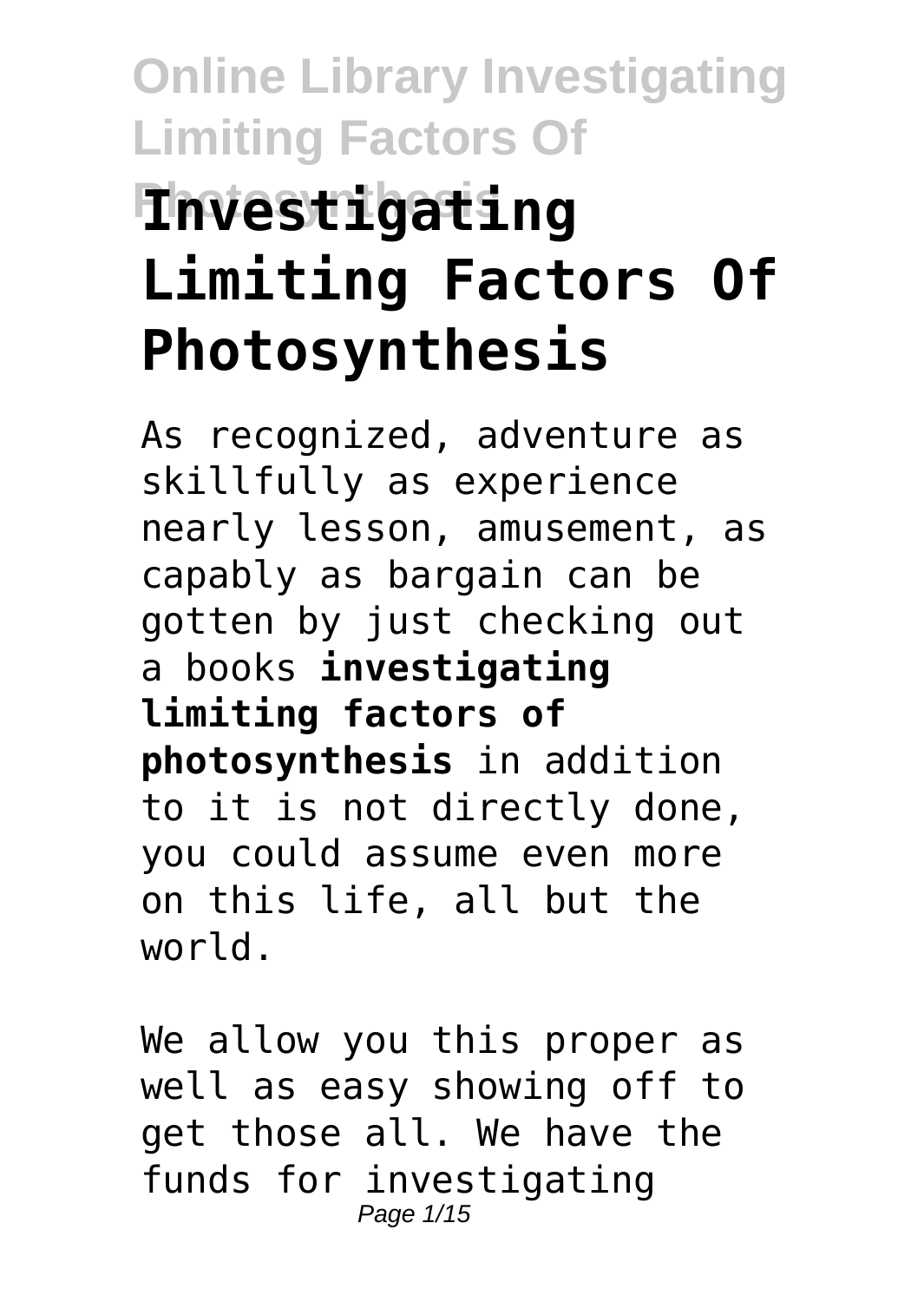**Pimiting factors of** photosynthesis and numerous ebook collections from fictions to scientific research in any way. in the midst of them is this investigating limiting factors of photosynthesis that can be your partner.

#### **GCSE Biology - Factors Affecting the Rate of Photosynthesis #35**

Investigion into factors affecting photosynthesis Factors That Affect the Rate of Photosynthesis | Biology for All | FuseSchool IGCSE 2.10. Rate limiting factors in photosynthesis. Ms Cooper Limiting Factors of Photosynthesis - p48 *Effect* Page 2/15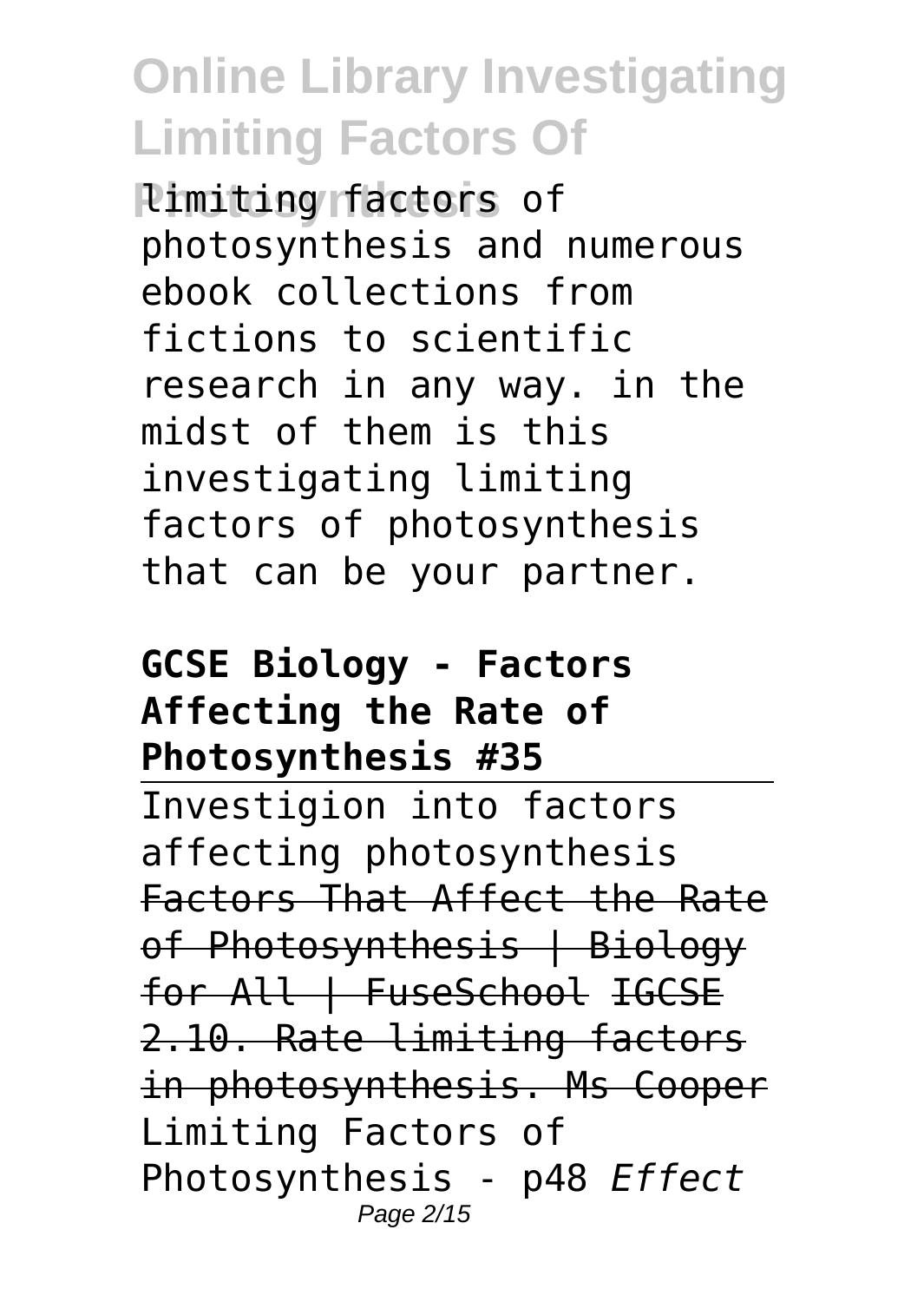**Photosynthesis** *of a Varying Light Intensity on Rate of Photosynthesis-Updated* Rates Of Photosynthesis - GCSE Science Required Practical Limiting Factors of Photosynthesis **Limiting factors in photosynthesis Factors affecting photosynthesis** Investigating limiting factors for photosynthesis *GCSE Science Revision Biology \"Limiting Factors\"*

Controlling Limiting Factors (2016) IB Biology**Limiting Factors for photosynthesis** 2.9 Limiting factors on the rate of photosynthesis GCSE Science Revision Biology \"Required Practical 6: Photosynthesis\" Factors Page 3/15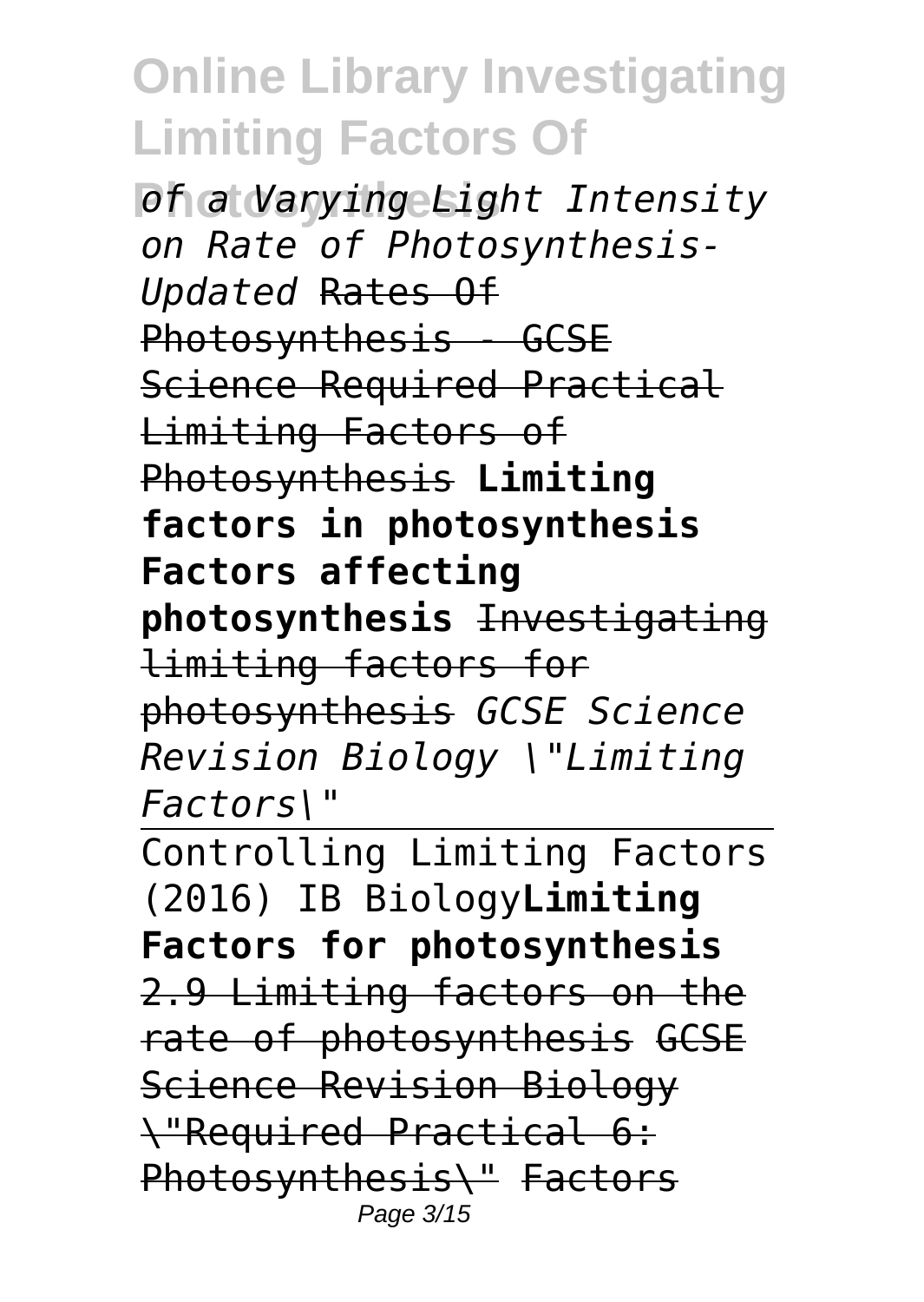**Photosynthesis affecting the rate of** Photosynthesis - GCSE Biology (9-1) **Photosynthesis Part 5 Limiting Factors in Photosynthesis HL IB Biology** GR 12 Factors Affecting Photosynthesis (Science Tutorial Video) Limiting Factors in Photosynthesis **Investigating Limiting Factors Of Photosynthesis** Limiting factors The rate of photosynthesis depends on temperature and the availability of light and carbon dioxide. If photosynthesis is to happen at its maximum rate, all environmental factors...

**Limiting factors - Photosynthesis and plants** Page 4/15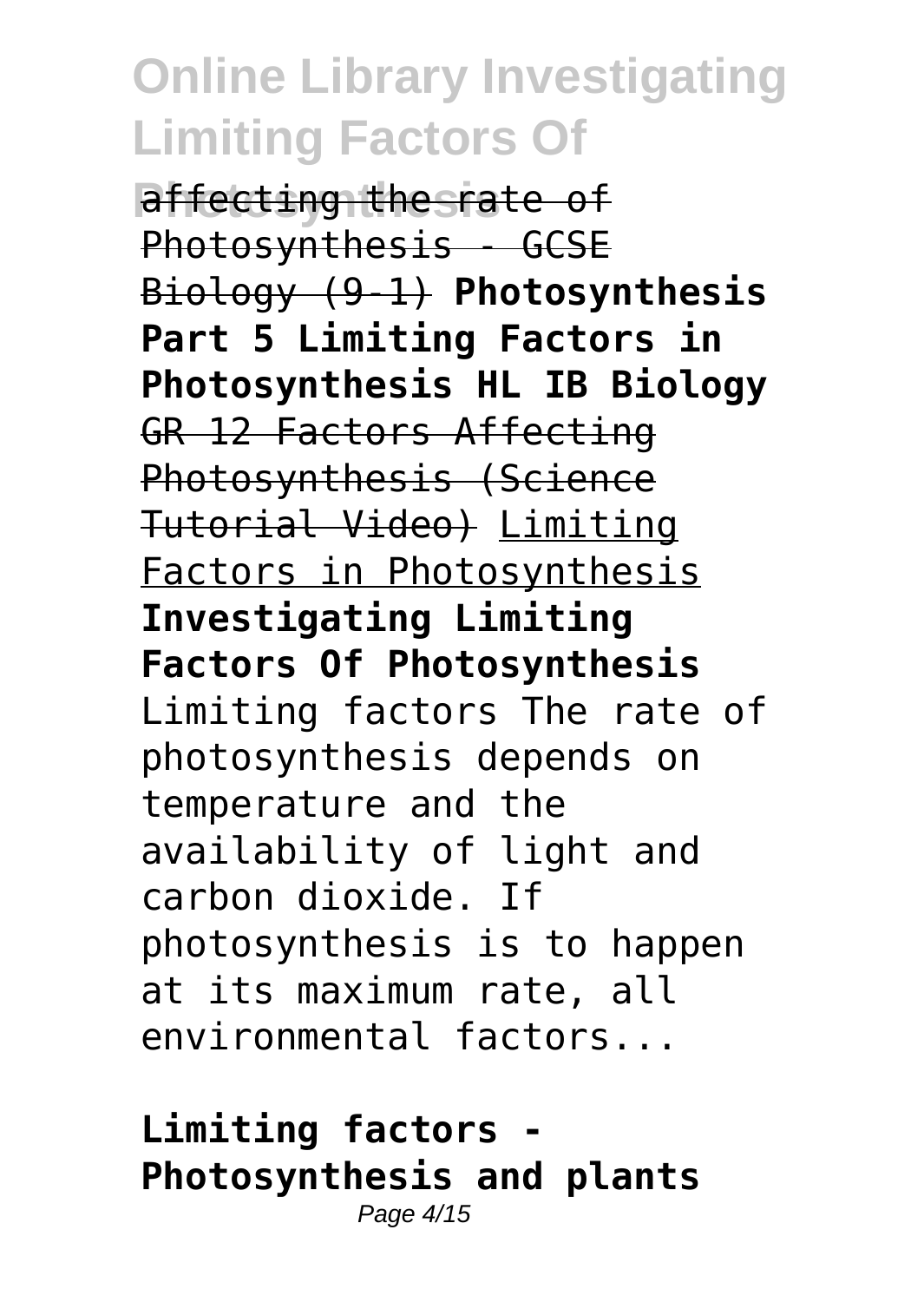**Photosynthesis (CCEA) - GCSE ...** Investigating photosynthesis An LED bulb is best as this will not raise the temperature of the water. Sodium hydrogen carbonate formula NaHCO3 - is added to the water to supply carbon dioxide - a reactant in... The light intensity is proportional to distance it will decrease as the distance ...

#### **Practical - investigation of factors affecting photosynthesis**

Usually, only one of these factors will be the limiting factor in a plant at a certain time. This is the factor which is the furthest Page 5/15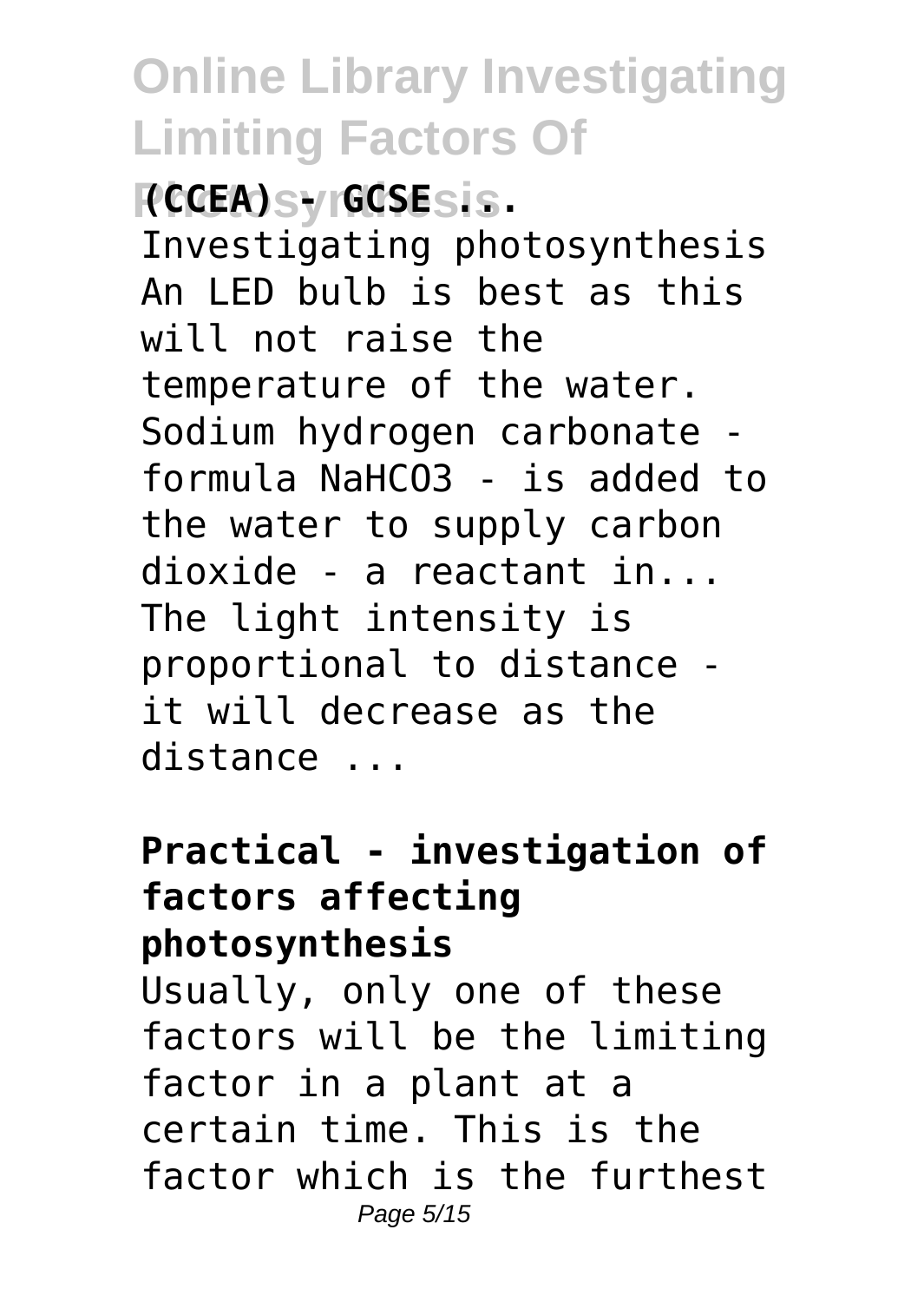**Photosynthesis** from its optimum level at a particular point in time. If we change the limiting factor the rate of photosynthesis will change but changes to the other factors will have no effect on the rate.

#### **Limiting factors in photosynthesis • A\* Biology** The students can be allocated to investigate a particular factor that affects the rate of photosynthesis, or they can choose from this list, or they can develop their own ideas. Light intensity or distance of the Elodea from the lamp. (Light intensity is proportional to Page 6/15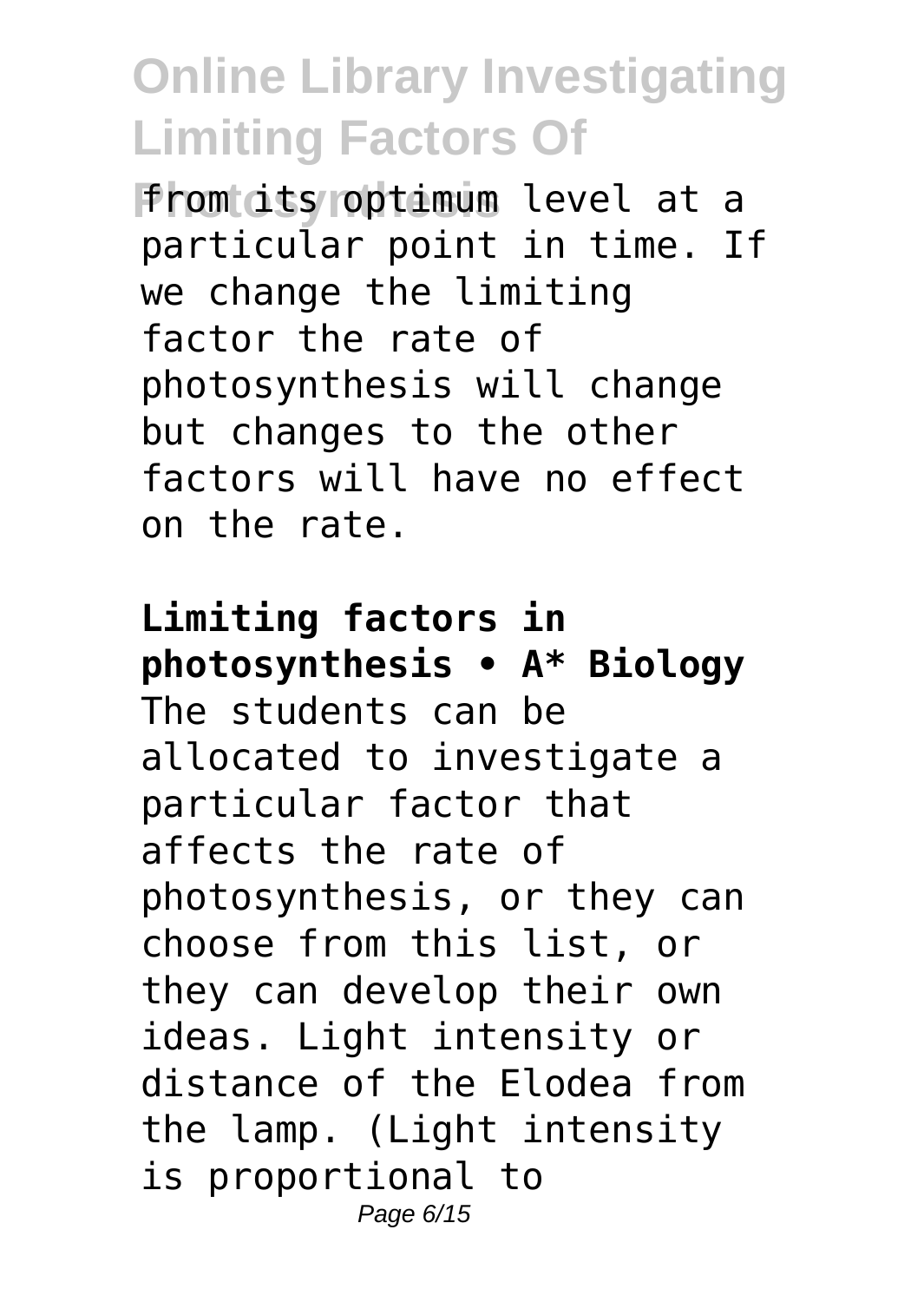**P/distance 2esTemperature of** the water; Carbon dioxide concentration.

#### **Investigating factors affecting the rate of photosynthesis**

Factors Affecting Photosynthesis Factors Affecting Photosynthesis. A limiting factor limits the rate at which a process can take place. Processes such as... The law of limiting factors is expressed as:. At any given moment, the rate of a physiological process is limited by the... Example. In ...

#### **Factors Affecting Photosynthesis • A\* Biology** Page 7/15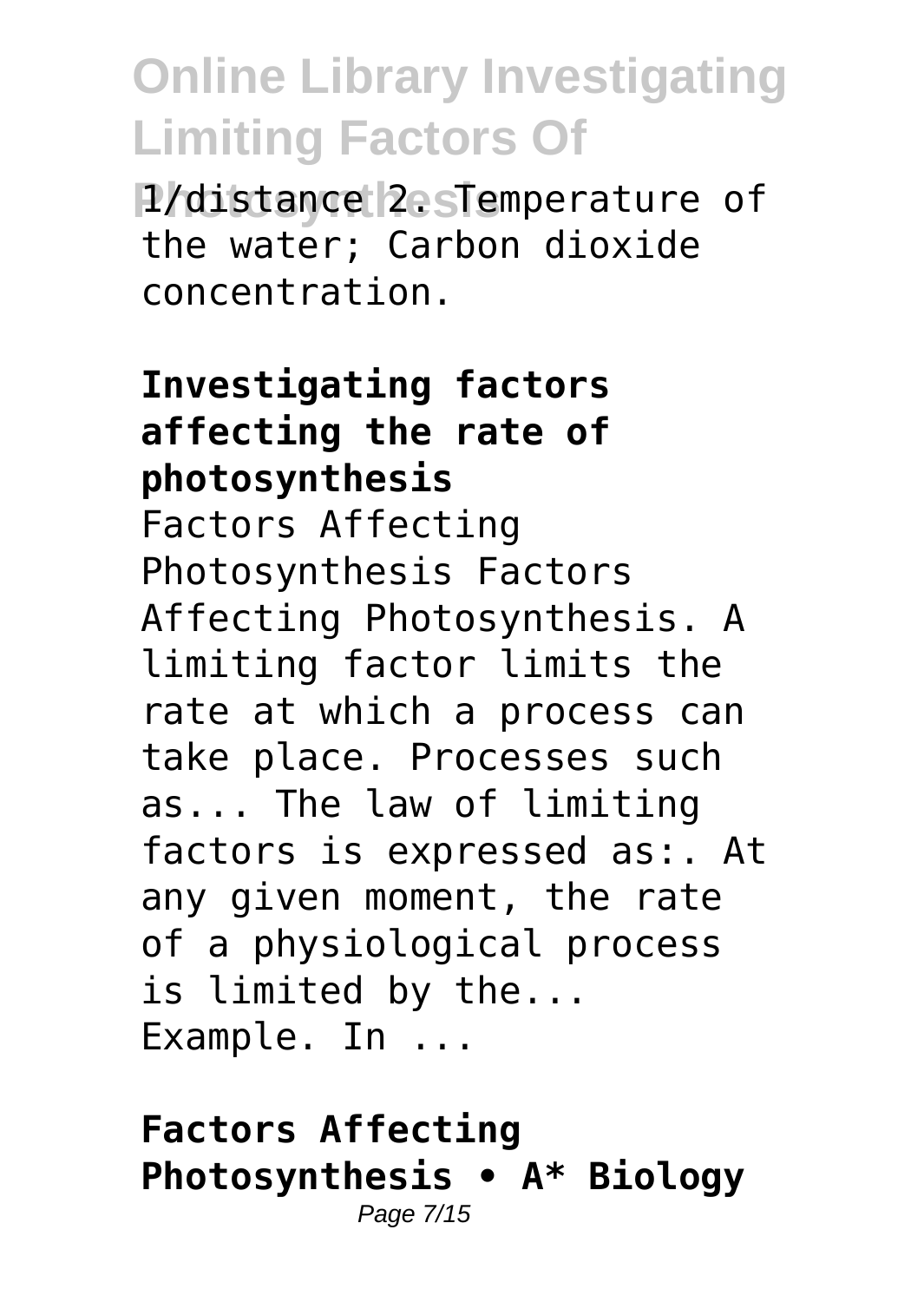**Photosynthesis** Investigating Limiting Factors Dataloggers record physical properties such as light intensity, temperature, pressure, pH and humidity over a period of time, producing a graphical representation of the changes that occur. These readings are highly accurate. Rate of p hotosynthesis can be used by measuring the change in CO2 levels or O2 levels.

#### **17.4 Limiting Factors - a level biology student** This is a lesson that I created for the new AQA KS3 Spec on investigating photosynthesis using pond weed, this is based on a Page 8/15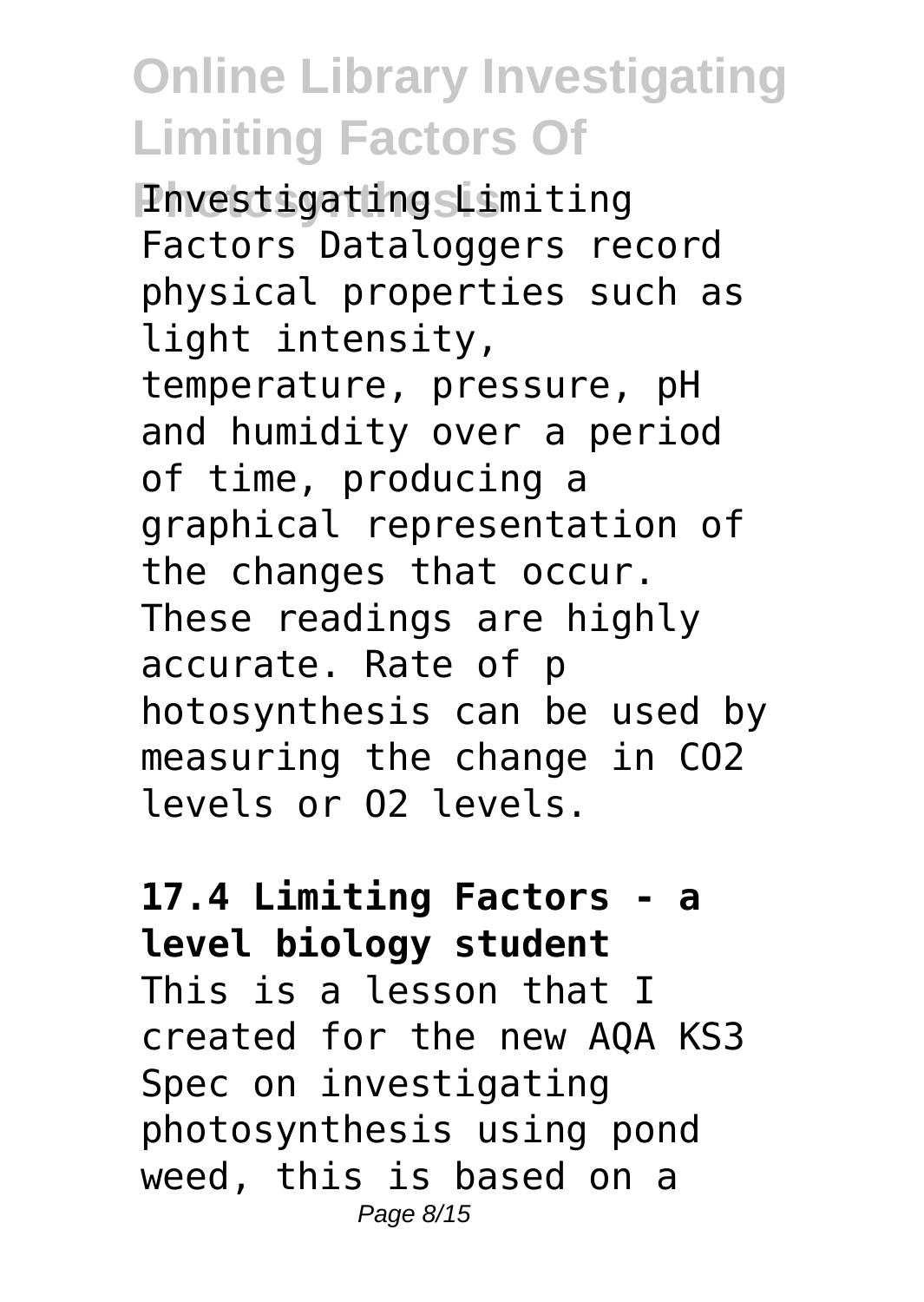**Bimulation that shas the** website address included, it could be altered to do the actual practical quite easily.

### **New AQA KS3 Investigating Photosynthesis and Limiting**

**...**

Increasing the light intensity increases the rate of photosynthesis, until some other factor - a limiting factor - becomes in short supply. At low light intensities the increase in the rate of...

**Factors affecting photosynthesis - Photosynthesis - OCR ...** Dependant variable - the Page 9/15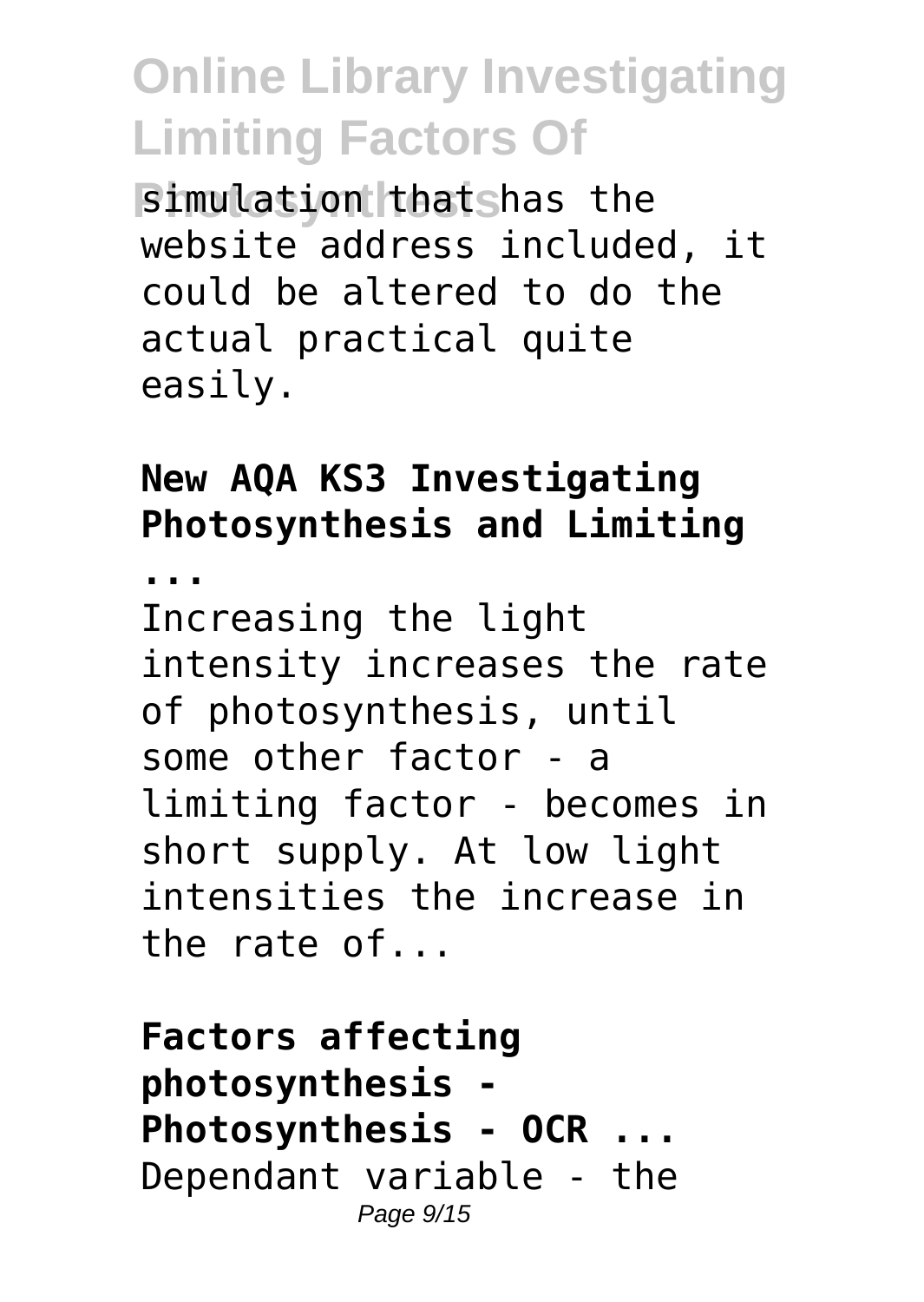**Physics** numbers of oxygen bubbles given off (the rate of photosynthesis). Controlled variables - the size of the pondweed, the volume of water used and its temperature. Risks

#### **Investigating the rate of photosynthesis - Photosynthesis ...**

At low temperatures, the rate of photosynthesis is limited by the number of molecular collisions between enzymes and substrates. At high temperatures, enzymes are denatured . Chlorophyll

**Factors affecting photosynthesis - Photosynthesis - AQA ...** Page 10/15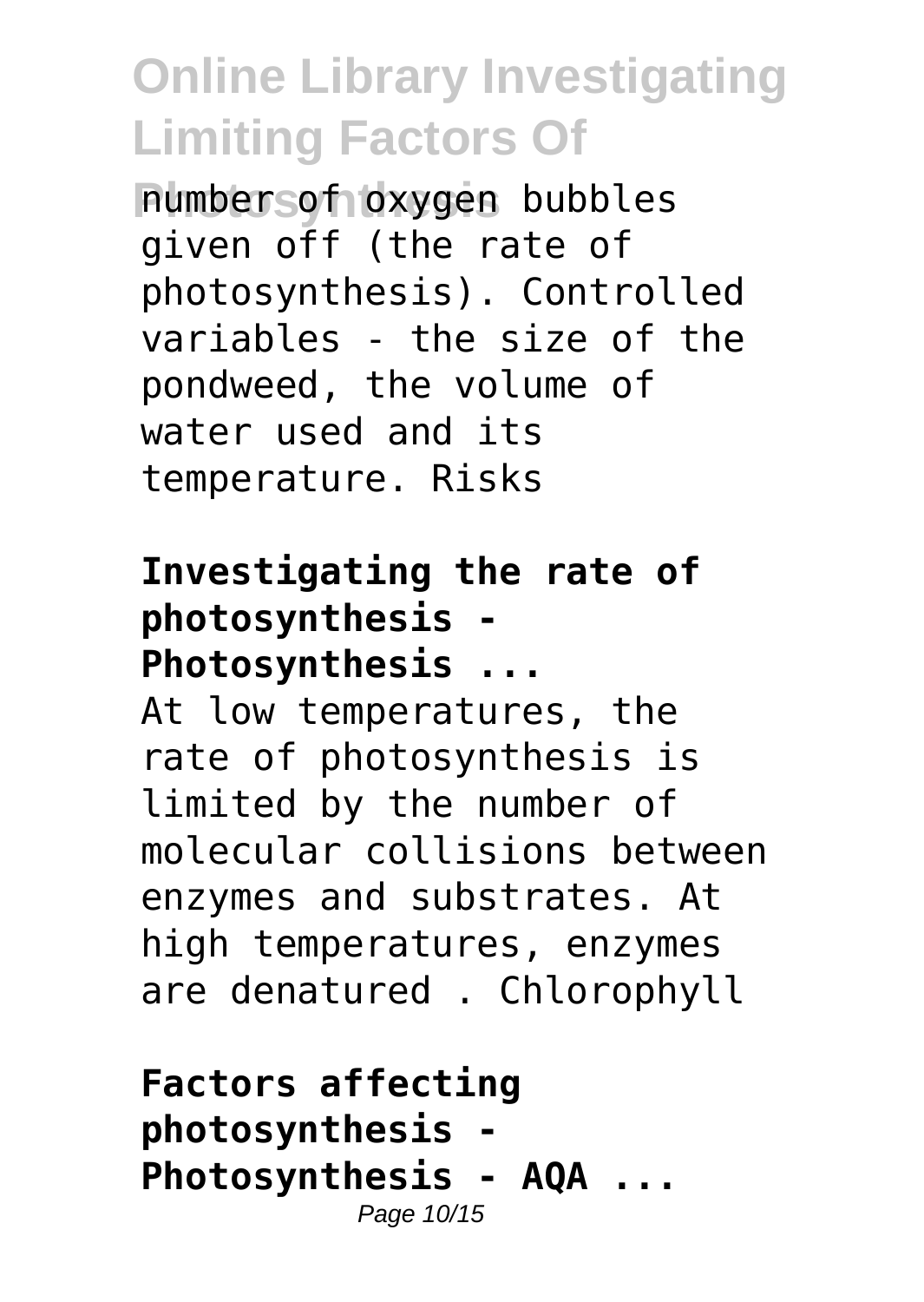Pight is a key factor of photosynthesis and without it plants cannot get enough energy to make glucose. Light intensity itself is directly proportional to the rate of photosynthesis as the more light energy a plant receives and traps in the chlorophyll, the more it can produce and so doubling  $energy$  in = doubling energy out.

### **Investigation Into The Factors Affecting Rate Of**

**...**

Photosynthesis is also used by algae to convert solar energy into chemical energy. Oxygen is liberated as a byproduct and light is Page 11/15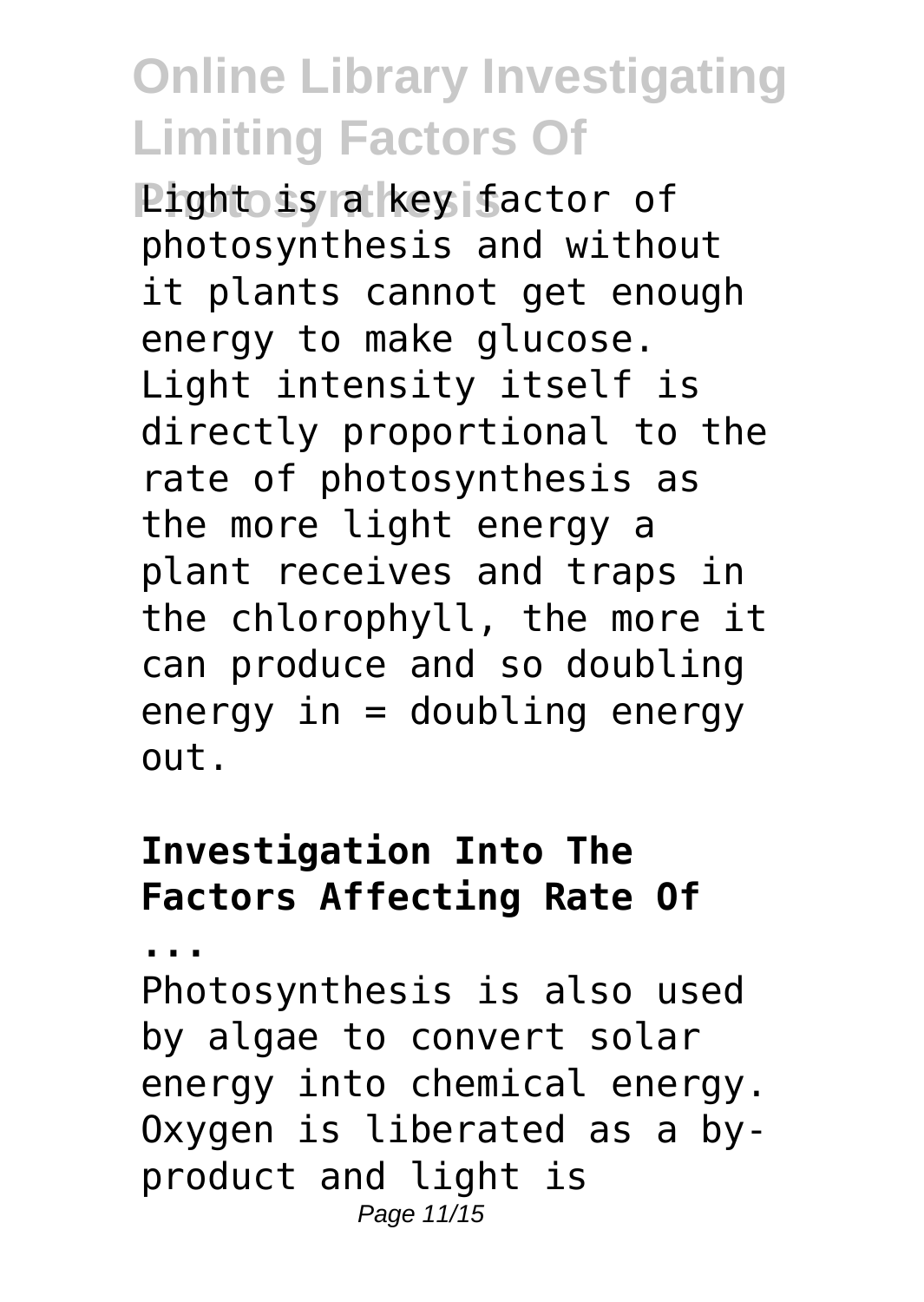**Photosidered as sa major factor** to complete the process of photosynthesis.

Photosynthesis occurs when plants use light energy to convert carbon dioxide and water into glucose and oxygen.

**Photosynthesis ☀️ (Definition, Process, Stages & Significance)** Experiments to show the factors required in photosynthesis (2) - light and carbon dioxide These experiments start with destarched potted plants - Geranium (Pelargonium) is often used.

### **Experiments to show factors**

Page 12/15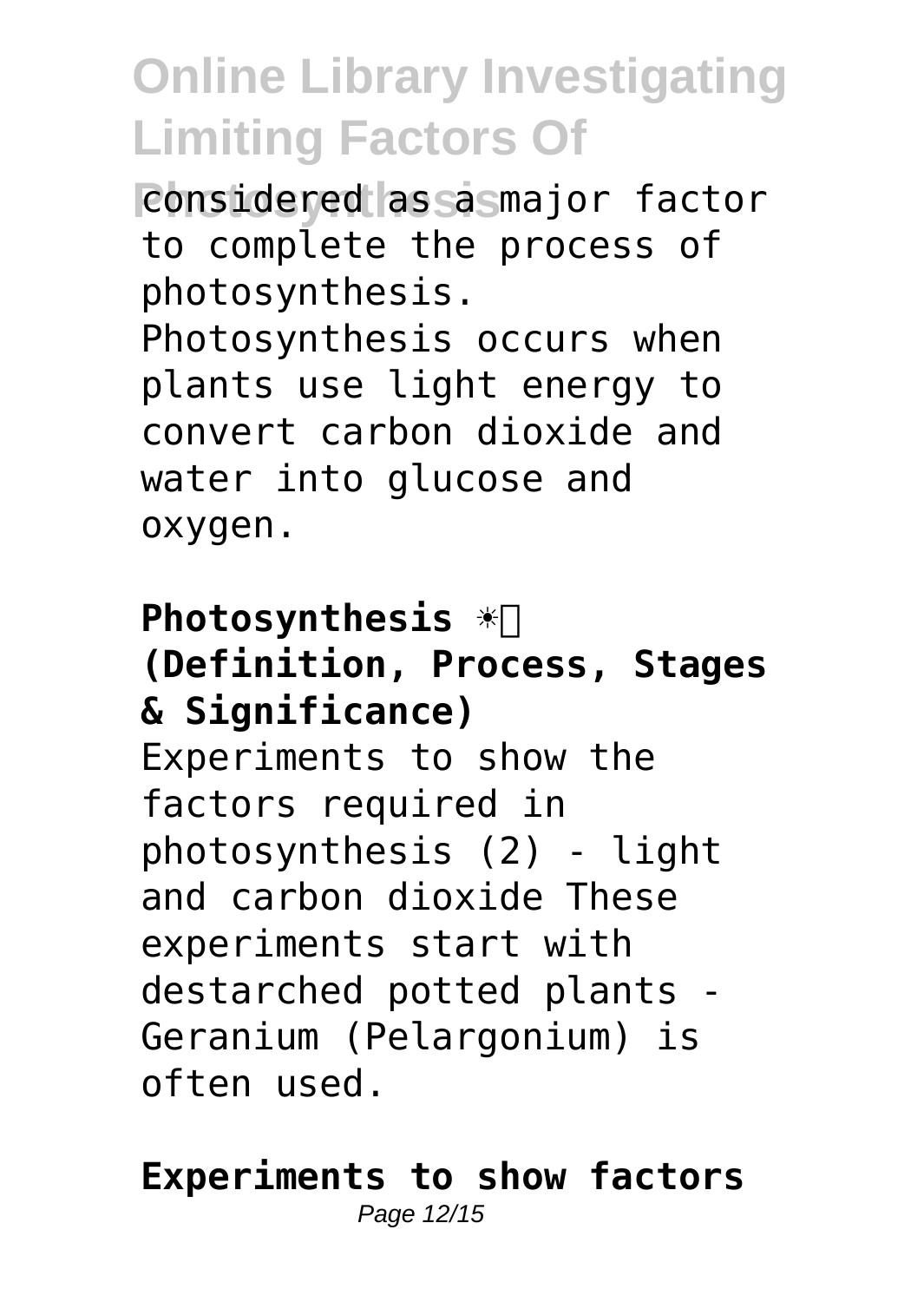**Photosynthesis required by Photosynthesis** In terms of investigating limiting factors, the most common experiment undertaken is probably the measurement of the effect of light intensity on the rate of photosynthesis. Using immobilised algae, this is a relatively straightforward experiment to set up.

**Measurement of limiting factors in photosynthesis** Any one of these could become a limiting factor. This means that the factor directly affects the rate of photosynthesis on its own, regardless of the level of the other factors. The major limiting...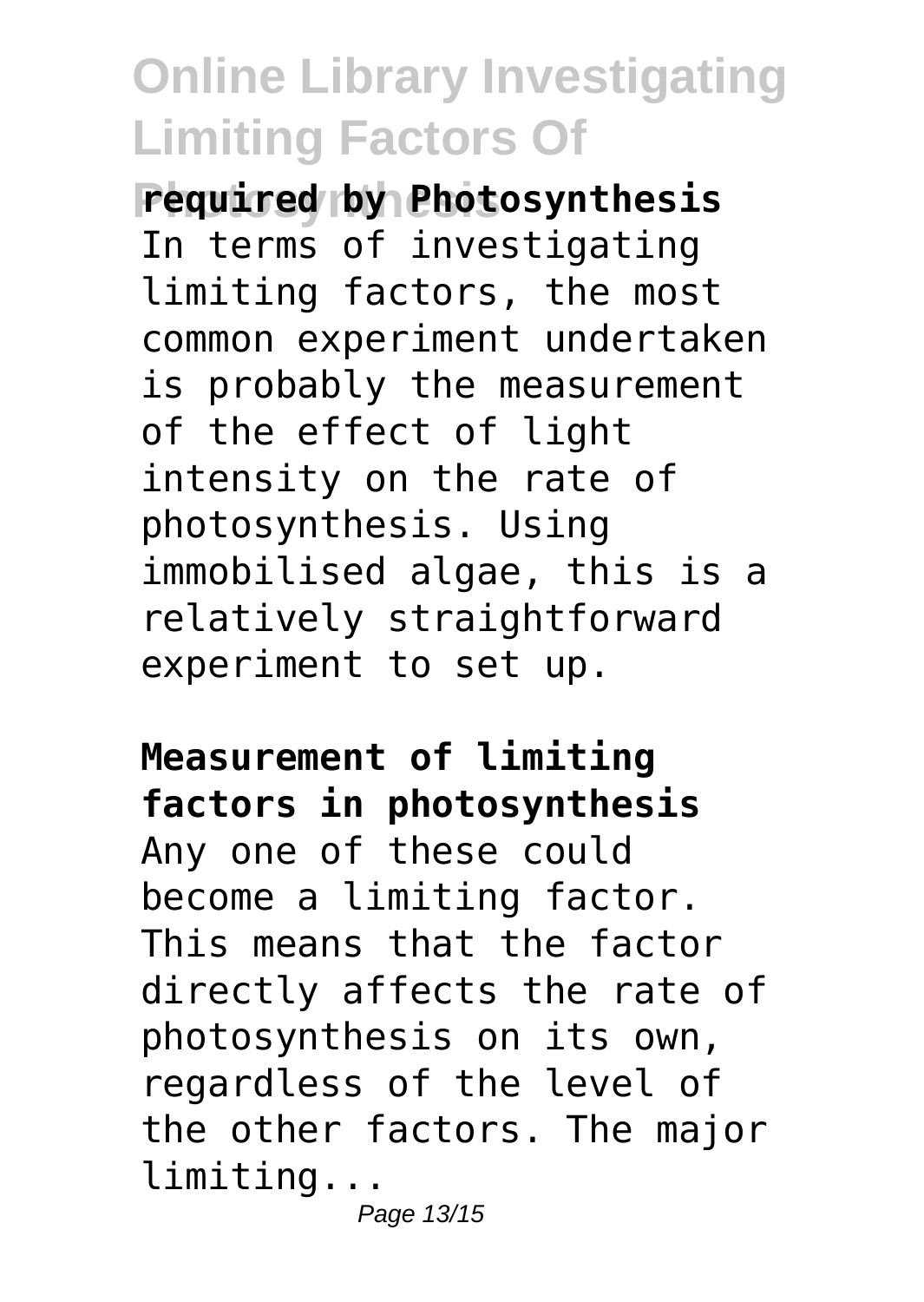**Online Library Investigating Limiting Factors Of Photosynthesis Limiting Factors of Photosynthesis - Video & Lesson ...** Method and supporting worksheets for the investigation of the necessary factors for photosynthesis, with a discussion of the role of controls

#### **Investigating Photosynthesis | Teaching Resources**

The rate of photosynthesis is affected by light intensity, temperature, carbon dioxide concentrations, and chlorophyll. In this video we explore exactly how,...